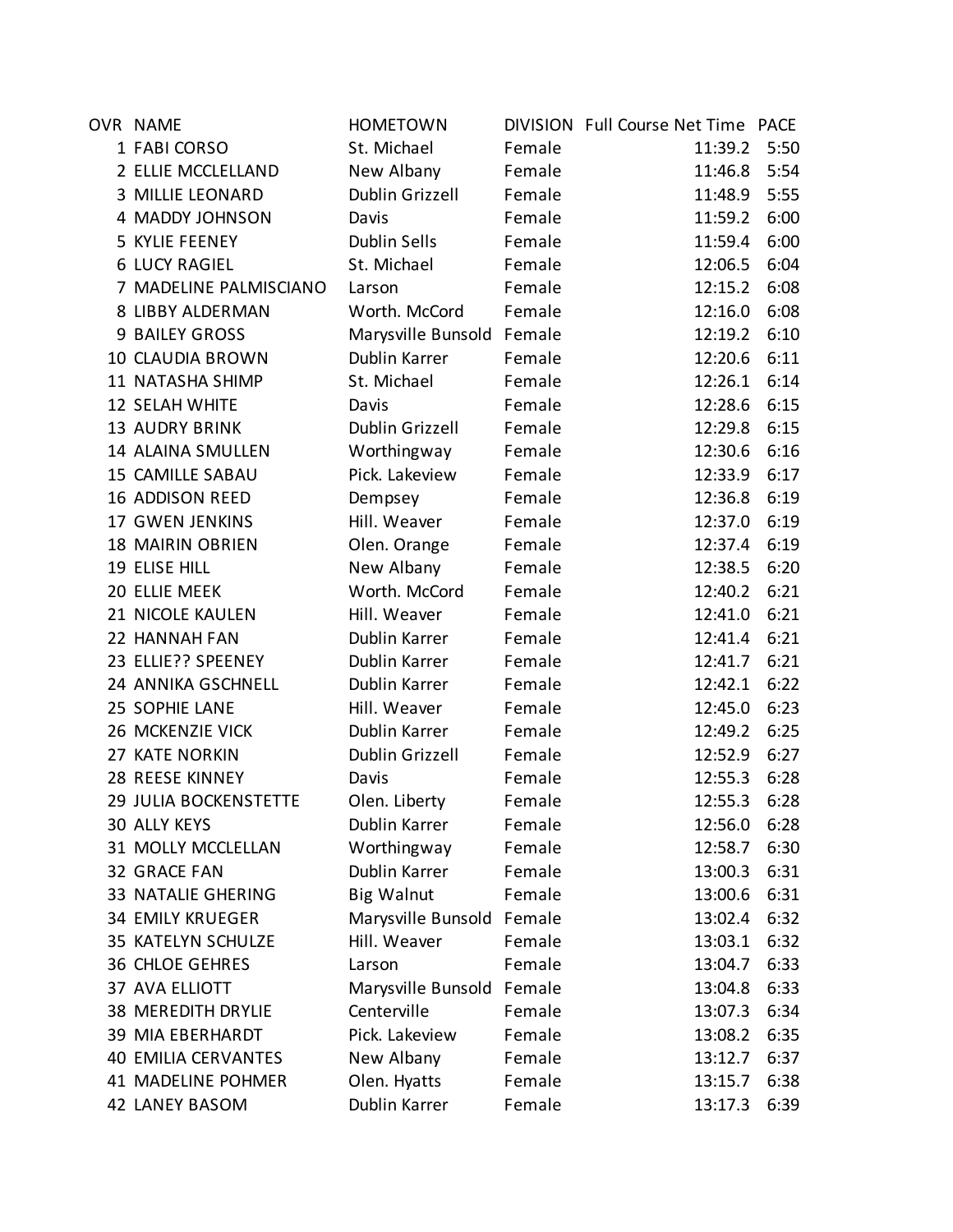| 43 CAROLINE GALLOWAY      | Olen. Liberty          | Female | 13:17.9 | 6:39 |
|---------------------------|------------------------|--------|---------|------|
| 44 SOPHIA KIM             | Dublin Grizzell        | Female | 13:19.1 | 6:40 |
| 45 MALENNY ARELLANO       | Davis                  | Female | 13:19.2 | 6:40 |
| <b>46 ELIZA MCDONALD</b>  | Hill. Weaver           | Female | 13:21.1 | 6:41 |
| 47 KAYLYN HUBER           | <b>Big Walnut</b>      | Female | 13:21.3 | 6:41 |
| <b>48 ADDY PENTZER</b>    | New Albany             | Female | 13:21.9 | 6:41 |
| <b>49 ELLA GIANETTINO</b> | <b>Big Walnut</b>      | Female | 13:24.0 | 6:42 |
| 50 JILLIAN CURFMAN        | Larson                 | Female | 13:26.9 | 6:44 |
| 51 LILY BANNER            | Worth. McCord          | Female | 13:27.8 | 6:44 |
| 52 AILI ESALA             | <b>Dublin Sells</b>    | Female | 13:28.0 | 6:44 |
| 53 SAYER MONDRACH         | Worthingway            | Female | 13:28.3 | 6:45 |
| 54 CLAIRE RINDFLEISCH     | Olen. Liberty          | Female | 13:28.7 | 6:45 |
| 55 CAROLINE MCDOWELL      | Centerville            | Female | 13:32.3 | 6:47 |
| <b>56 SHARVARI DHILE</b>  | Dublin Karrer          | Female | 13:33.2 | 6:47 |
| 57 MAKENNA OVERLY         | Olen. Liberty          | Female | 13:33.3 | 6:47 |
| 58 MAGGIE EVANS           | Larson                 | Female | 13:35.7 | 6:48 |
| 59 LAUREN NEVILLE         | New Albany             | Female | 13:37.7 | 6:49 |
| <b>60 LANEY TARR</b>      | Hill. Weaver           | Female | 13:38.4 | 6:50 |
| <b>61 SIDNEY ROSS</b>     | Olen. Orange           | Female | 13:38.4 | 6:50 |
| <b>62 EMERSON BAUTSCH</b> | Marysville Bunsold     | Female | 13:38.7 | 6:50 |
| 63 CALLIE SMOOT           | Davis                  | Female | 13:38.9 | 6:50 |
| 64 ELLE TUZA              | Dublin Grizzell        | Female | 13:39.2 | 6:50 |
| 65 KYLIE LEWIS            | Gahanna East           | Female | 13:41.3 | 6:51 |
| <b>66 JAYDEN BALLANCE</b> | Pick. Lakeview         | Female | 13:42.9 | 6:52 |
| 67 MARIA KOLOFF           | Dempsey                | Female | 13:43.9 | 6:52 |
| <b>68 CORI STEWART</b>    | New Albany             | Female | 13:47.0 | 6:54 |
| <b>69 ALEXIS DUDLEY</b>   | Dempsey                | Female | 13:49.7 | 6:55 |
| 70 DAISY STARAVECKA       | St. Michael            | Female | 13:50.9 | 6:56 |
| <b>71 SADIE THIEKEN</b>   | St. Michael            | Female | 13:51.9 | 6:56 |
| 72 CLARA ROSS             | Pick. Lakeview         | Female | 13:52.8 | 6:57 |
| <b>73 MARIA STACK</b>     | Olen. Liberty          | Female | 13:53.1 | 6:57 |
| 74 LILLY NEIGHBORGALL     | <b>Thomas Ewing</b>    | Female | 13:54.3 | 6:58 |
| 75 MOLLIE GEIGER          | Worthingway            | Female | 13:55.8 | 6:58 |
| 76 CAROLINE MURPHY        | Worthingway            | Female | 13:57.5 | 6:59 |
| 77 MARY DARLING           | Worthingway            | Female | 13:57.5 | 6:59 |
| <b>78 HANNAH TANNER</b>   | Worthingway            | Female | 13:58.8 | 7:00 |
| 79 REGAN HEYNOSKI         | <b>Dublin Grizzell</b> | Female | 13:59.6 | 7:00 |
| <b>80 ELLA HABING</b>     | Worth. McCord          | Female | 14:00.5 | 7:01 |
| 81 AMYA GILLEM            | Centerville            | Female | 14:01.0 | 7:01 |
| <b>82 LILA BENDICK</b>    | Olen. Liberty          | Female | 14:01.3 | 7:01 |
| 83 ADELINE WERNZ          | Dempsey                | Female | 14:02.0 | 7:01 |
| <b>84 OLIVIA ELLIOTT</b>  | Marysville Bunsold     | Female | 14:02.3 | 7:02 |
| <b>85 TAYLOR BUTLER</b>   | Dempsey                | Female | 14:05.4 | 7:03 |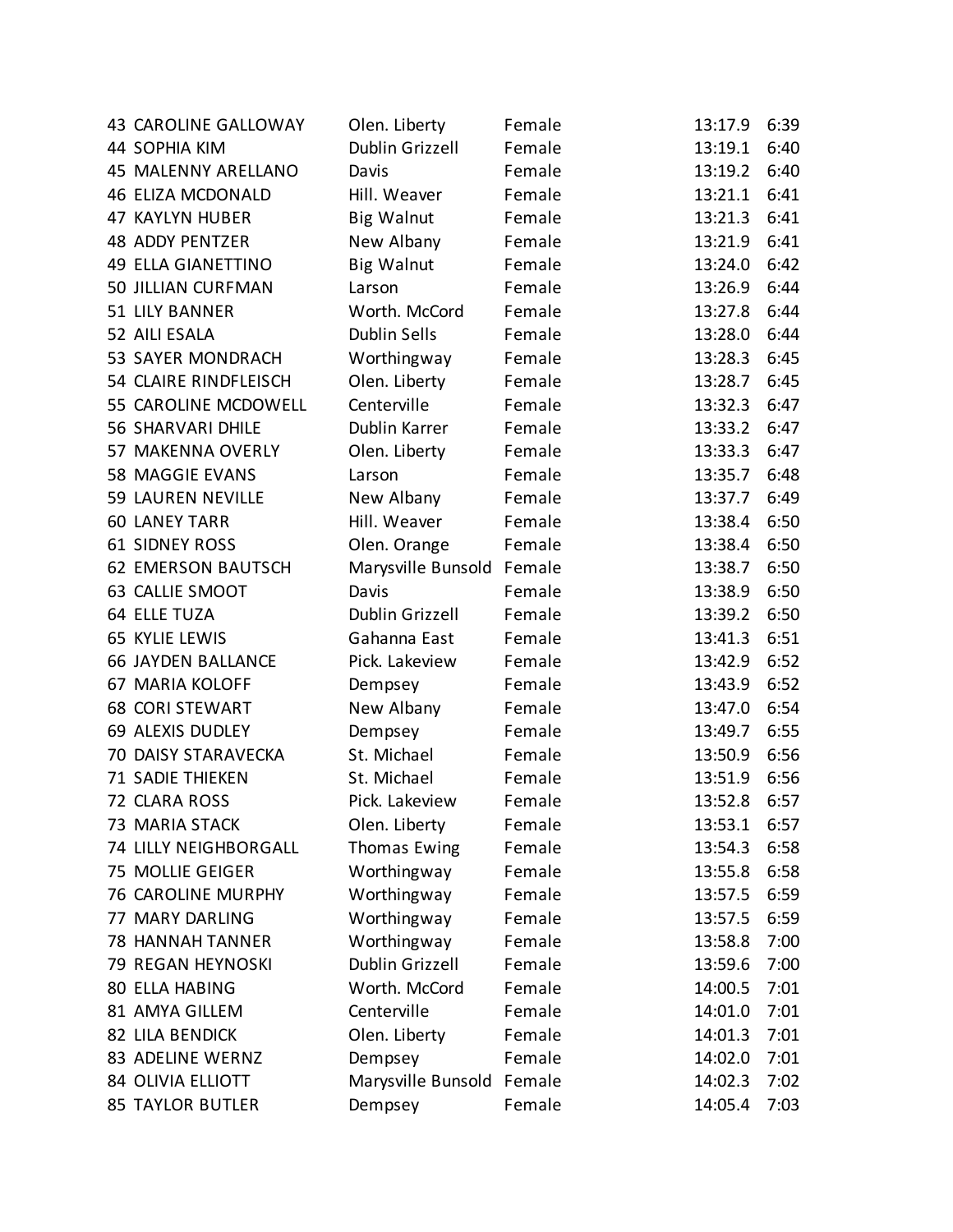| <b>86 REAGAN KNAPP</b>    | Pick. Lakeview            | Female | 14:06.4 | 7:04 |
|---------------------------|---------------------------|--------|---------|------|
| 87 ROISIN BRENNAN         | Pick. Lakeview            | Female | 14:07.8 | 7:04 |
| 88 SETAREH MOINZADEH      | Olen. Hyatts              | Female | 14:08.6 | 7:05 |
| <b>89 LAUREN SMITH</b>    | Pick. Lakeview            | Female | 14:08.8 | 7:05 |
| 90 AVA MILTON             | Olen. Hyatts              | Female | 14:09.5 | 7:05 |
| 91 REAGAN MORETTI         | Olen. Hyatts              | Female | 14:10.4 | 7:06 |
| 92 KAELYN SIMCOX          | General Sherman           | Female | 14:11.0 | 7:06 |
| 93 ALEX REICH             | Gahanna East              | Female | 14:11.8 | 7:06 |
| 94 SAMANTHA WEST          | Dempsey                   | Female | 14:14.9 | 7:08 |
| 95 ASHLEY BOSTON          | Marysville Bunsold Female |        | 14:15.1 | 7:08 |
| 96 ADDISON MATHY          | Olen. Liberty             | Female | 14:15.9 | 7:08 |
| 97 SOPHIA CHANG           | <b>Big Walnut</b>         | Female | 14:16.4 | 7:09 |
| 98 ANNA BREEN             | <b>Dublin Sells</b>       | Female | 14:16.9 | 7:09 |
| 99 KAYLEE MORTON          | Marysville Bunsold Female |        | 14:16.9 | 7:09 |
| 100 CHARLOTTE HALLIDAY    | New Albany                | Female | 14:18.1 | 7:10 |
| 101 MIA CAMACHO           | Olen. Hyatts              | Female | 14:18.7 | 7:10 |
| 102 INIYAL RAMAMOORTHY    | Olen. Orange              | Female | 14:22.1 | 7:11 |
| 103 EMILY PEREZ           | Centerville               | Female | 14:22.1 | 7:11 |
| 104 CARMYN VECCHIO        | Hill. Memorial            | Female | 14:22.9 | 7:12 |
| 105 REESE DAVIS           | Centerville               | Female | 14:23.2 | 7:12 |
| 106 ELIZABETH WILL        | Olen. Hyatts              | Female | 14:24.4 | 7:13 |
| 107 CLAIRE VARVEL         | <b>Big Walnut</b>         | Female | 14:25.7 | 7:13 |
| 108 PRITIKA CHOUDHURI     | <b>Dublin Sells</b>       | Female | 14:25.9 | 7:13 |
| 109 AMELIA DEHL           | St. Michael               | Female | 14:26.5 | 7:14 |
| 110 CAROLINE XI           | Dublin Grizzell           | Female | 14:26.8 | 7:14 |
| 111 PAIGE KNUPP           | Hill. Memorial            | Female | 14:27.2 | 7:14 |
| 112 ALEXIS MARKOWSKI      | Centerville               | Female | 14:28.0 | 7:14 |
| 113 ELLIE BRANDT          | Centerville               | Female | 14:29.0 | 7:15 |
| 114 ANNALISA GAGLIANO     | Hill. Weaver              | Female | 14:29.0 | 7:15 |
| 115 ELLIE MCKIBBEN        | Olen. Hyatts              | Female | 14:30.3 | 7:16 |
| 116 REAGAN LAPE           | <b>Thomas Ewing</b>       | Female | 14:30.9 | 7:16 |
| 117 SARAH WOO             | Thomas Ewing              | Female | 14:31.9 | 7:16 |
| 118 BELLE TRAVIS          | Centerville               | Female | 14:32.6 | 7:17 |
| 119 ZARA BARTON           | <b>Big Walnut</b>         | Female | 14:34.7 | 7:18 |
| 120 SAVITA JANI           | Worth. McCord             | Female | 14:36.0 | 7:18 |
| 121 KATELYN SOUTH         | Thomas Ewing              | Female | 14:36.7 | 7:19 |
| 122 EDEN NEWMAN           | Gahanna East              | Female | 14:37.0 | 7:19 |
| 123 MEGAN KEMP            | Worthingway               | Female | 14:37.5 | 7:19 |
| 124 KATIE CRIST           | Thomas Ewing              | Female | 14:37.9 | 7:19 |
| 125 SARAH GRIFFIOEN       | Olen. Orange              | Female | 14:37.9 | 7:19 |
| <b>126 LILY STOUGHTON</b> | Thomas Ewing              | Female | 14:38.4 | 7:20 |
| 127 ELEANOR KUKURA        | Larson                    | Female | 14:38.6 | 7:20 |
| 128 ASHLYNNE MCADOW       | Marysville Bunsold Female |        | 14:39.7 | 7:20 |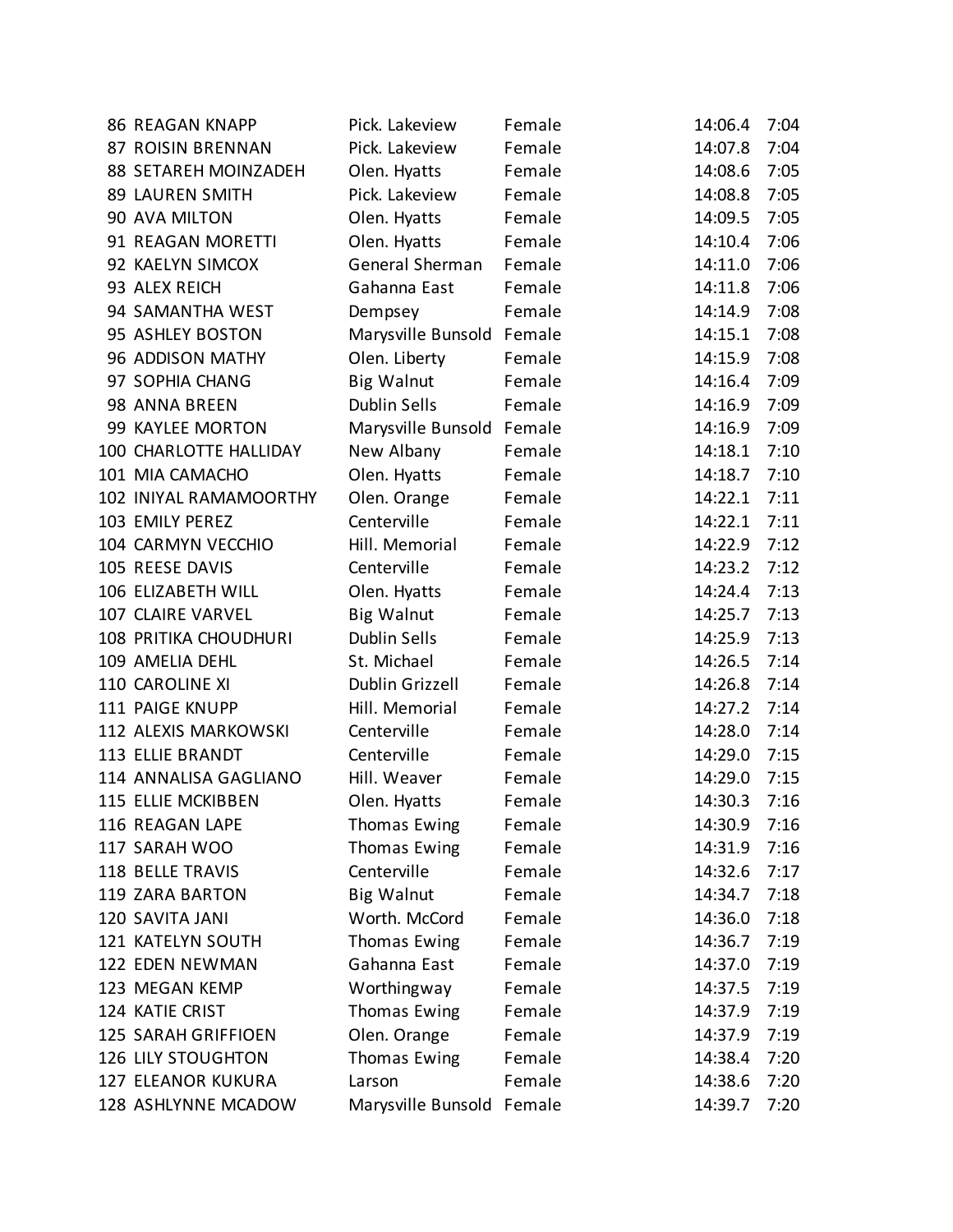| 129 EMMA CHENG             | <b>Dublin Sells</b> | Female | 14:40.8 | 7:21 |
|----------------------------|---------------------|--------|---------|------|
| 130 CHLOE BASNETT          | Olen. Orange        | Female | 14:41.1 | 7:21 |
| 131 EMILY CAMPBELL         | Olen. Orange        | Female | 14:41.6 | 7:21 |
| 132 AUTUMN BORNHORST       | Dublin Karrer       | Female | 14:42.4 | 7:22 |
| 133 ALLYSON BOSMA          | Olen. Hyatts        | Female | 14:46.2 | 7:24 |
| 134 EMALENE CHEVALIER      | Thomas Ewing        | Female | 14:46.8 | 7:24 |
| 135 SAMIRA LIN             | Worth. McCord       | Female | 14:48.7 | 7:25 |
| 136 ADDIE STERLING         | Worthingway         | Female | 14:48.9 | 7:25 |
| 137 MARY SHIMP             | St. Michael         | Female | 14:50.9 | 7:26 |
| 138 BELLA WHITE            | Worth. McCord       | Female | 14:51.8 | 7:26 |
| 139 ALEXANDRA KUHN         | <b>Big Walnut</b>   | Female | 14:52.2 | 7:27 |
| 140 EVELYN EXLINE          | St. Michael         | Female | 14:55.9 | 7:28 |
| 141 MORGAN SCHRAMM         | <b>Dublin Sells</b> | Female | 14:56.6 | 7:29 |
| 142 MEGAN NOWAK            | <b>Dublin Sells</b> | Female | 14:57.0 | 7:29 |
| 143 AVA KOCHHEISER         | <b>Big Walnut</b>   | Female | 14:59.1 | 7:30 |
| 144 EVELYN CASADY          | St. Michael         | Female | 15:00.8 | 7:31 |
| <b>145 BROOKE MILLIKIN</b> | Hill. Memorial      | Female | 15:01.4 | 7:31 |
| 146 EVELYN HANNAH          | Dublin Sells        | Female | 15:01.9 | 7:31 |
| 147 MEGAN GOSHE            | St. Michael         | Female | 15:04.1 | 7:32 |
| 148 JOSIE BUDIC            | Olen. Hyatts        | Female | 15:07.3 | 7:34 |
| 149 ISABELLA YANDURA       | Olen. Hyatts        | Female | 15:11.4 | 7:36 |
| 150 LOUISA MARTINEAU       | Centerville         | Female | 15:20.1 | 7:40 |
| 151 CLARA BRUESTLE         | Dempsey             | Female | 15:22.1 | 7:41 |
| 152 CARA MANUSZAK          | Centerville         | Female | 15:26.2 | 7:44 |
| <b>153 LILY WALTERS</b>    | Worth. McCord       | Female | 15:26.8 | 7:44 |
| 154 LINDSAY ROGNON         | Gahanna East        | Female | 15:31.4 | 7:46 |
| 155 JOSEPHINE GRAZIOSI     | <b>Big Walnut</b>   | Female | 15:33.0 | 7:47 |
| <b>156 AUDREY ABRAMS</b>   | Gahanna East        | Female | 15:33.5 | 7:47 |
| 157 ELLA FLOTTMAN-MULLAN   | Worthingway         | Female | 15:49.2 | 7:55 |
| 158 ELLA LASCH             | Hill. Memorial      | Female | 15:50.4 | 7:56 |
| 159 ZAYNA RAHI             | <b>Big Walnut</b>   | Female | 16:24.3 | 8:13 |
| 160 JAYNA MCCLORY          | Hill. Memorial      | Female | 16:24.8 | 8:13 |
| 161 ALAINA HAJ ABED        | Larson              | Female | 16:27.6 | 8:14 |
| <b>162 EMILEE ROBERTS</b>  | <b>Thomas Ewing</b> | Female | 16:31.8 | 8:16 |
| 163 ABRIELLA SEVERENCE     | General Sherman     | Female | 16:40.1 | 8:21 |
| 164 ALAINA DEVER           | Hill. Memorial      | Female | 17:27.7 | 8:44 |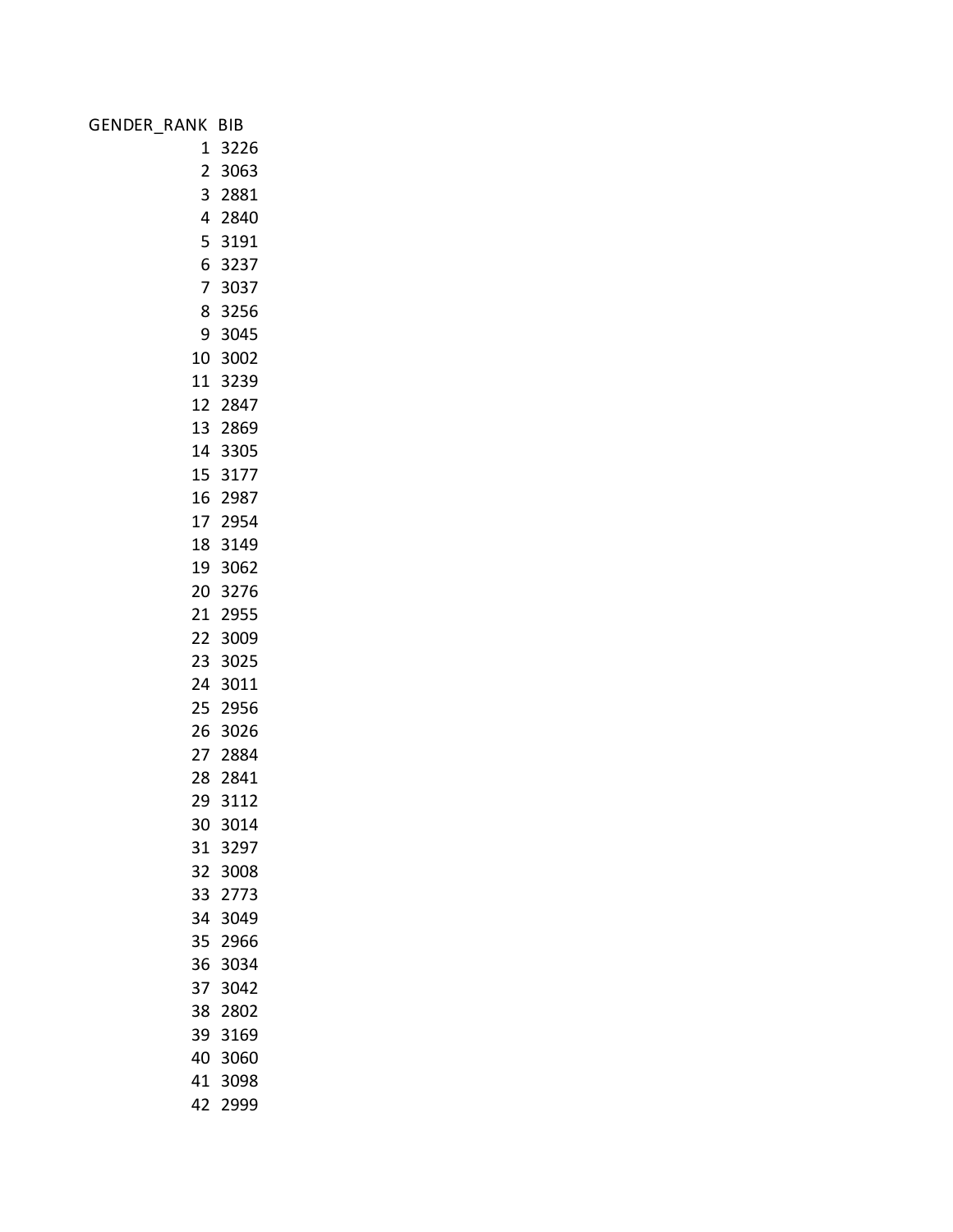|    | 43 3124 |      |  |
|----|---------|------|--|
|    | 44 2879 |      |  |
| 45 |         | 2836 |  |
|    | 46 2958 |      |  |
| 47 |         | 2779 |  |
|    | 48 3067 |      |  |
|    | 49 2774 |      |  |
|    | 50 3031 |      |  |
|    | 51 3257 |      |  |
|    | 52 3190 |      |  |
| 53 |         | 3298 |  |
|    | 54 3132 |      |  |
|    | 55 2817 |      |  |
|    | 56 3006 |      |  |
|    | 57 3130 |      |  |
|    | 58 3033 |      |  |
|    | 59 3066 |      |  |
|    | 60 2969 |      |  |
|    | 61 3156 |      |  |
|    | 62 3039 |      |  |
|    | 63 2845 |      |  |
|    | 64 2889 |      |  |
|    | 65 2852 |      |  |
|    | 66 3162 |      |  |
| 67 |         | 2982 |  |
|    | 68 3072 |      |  |
|    | 69 2979 |      |  |
|    | 70 3241 |      |  |
|    | 71 3242 |      |  |
| 72 |         | 3176 |  |
| 73 |         | 3135 |  |
|    | 74 3249 |      |  |
| 75 |         | 3292 |  |
|    | 76 3299 |      |  |
| 77 |         | 3288 |  |
|    | 78 3308 |      |  |
| 79 |         | 2876 |  |
|    | 80 3267 |      |  |
| 81 |         | 2805 |  |
|    | 82 3111 |      |  |
| 83 |         | 2994 |  |
|    | 84 3043 |      |  |
| 85 |         | 2976 |  |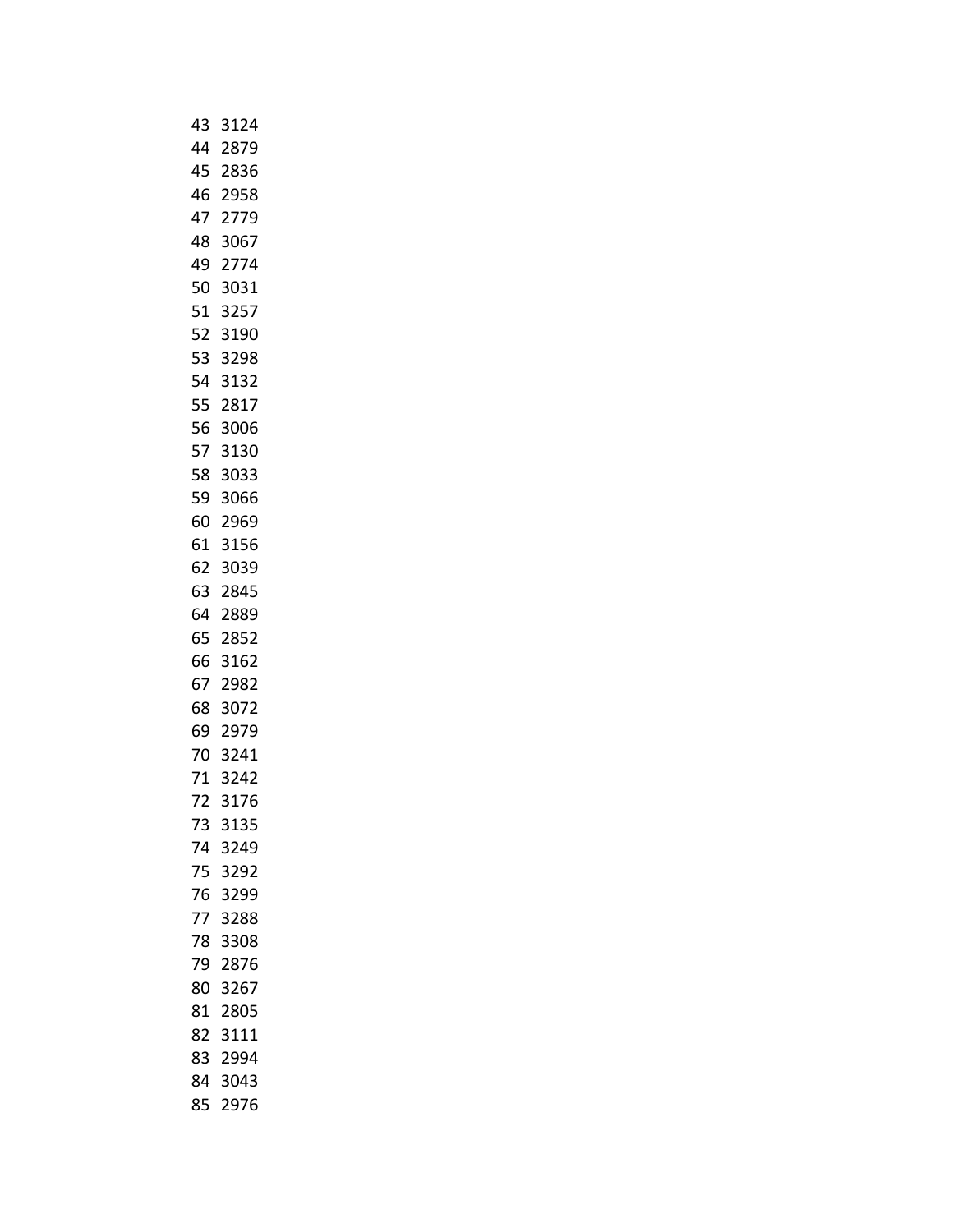|     | 86 3171  |
|-----|----------|
| 87  | 3165     |
| 88  | 3095     |
| 89  | 3178     |
|     | 90 3094  |
| 91  | 3096     |
|     | 92 2866  |
|     | 93 2857  |
|     | 94 2995  |
| 95  | 3040     |
| 96  | 3126     |
|     | 97 2771  |
|     | 98 3185  |
|     | 99 3054  |
|     | 100 3061 |
|     | 101 3078 |
|     | 102 3153 |
|     | 103 2820 |
|     | 104 2927 |
|     | 105 2799 |
|     | 106 3107 |
| 107 | 2792     |
|     | 108 3188 |
|     | 109 3227 |
|     | 110 2895 |
|     | 111 2921 |
|     | 112 2815 |
|     | 113 2795 |
|     | 114 2944 |
| 115 | 3093     |
| 116 | 3248     |
| 117 | 3255     |
| 118 | 2825     |
| 119 | 2768     |
| 120 | 3270     |
| 121 | 3253     |
| 122 | 2855     |
| 123 | 3295     |
| 124 | 3247     |
| 125 | 3146     |
| 126 | 3254     |
| 127 | 3036     |
| 128 | 3051     |